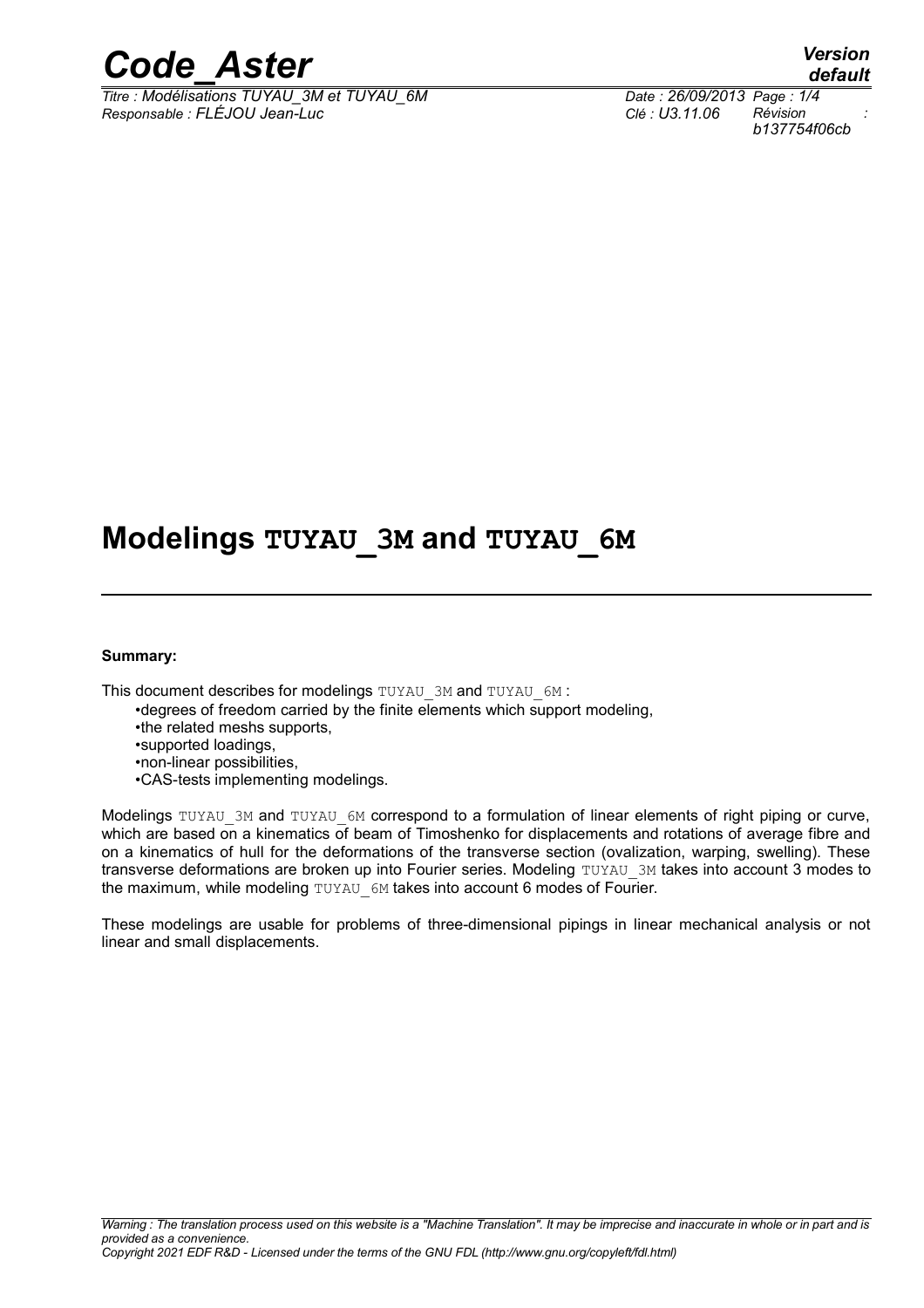# *Code\_Aster Version*

*Titre : Modélisations TUYAU\_3M et TUYAU\_6M Date : 26/09/2013 Page : 2/4 Responsable : FLÉJOU Jean-Luc Clé : U3.11.06 Révision :*

*Warning : The translation process used on this website is a "Machine Translation". It may be imprecise and inaccurate in whole or in part and is provided as a convenience. Copyright 2021 EDF R&D - Licensed under the terms of the GNU FDL (http://www.gnu.org/copyleft/fdl.html)*

# **Contents**

# *default*

*b137754f06cb*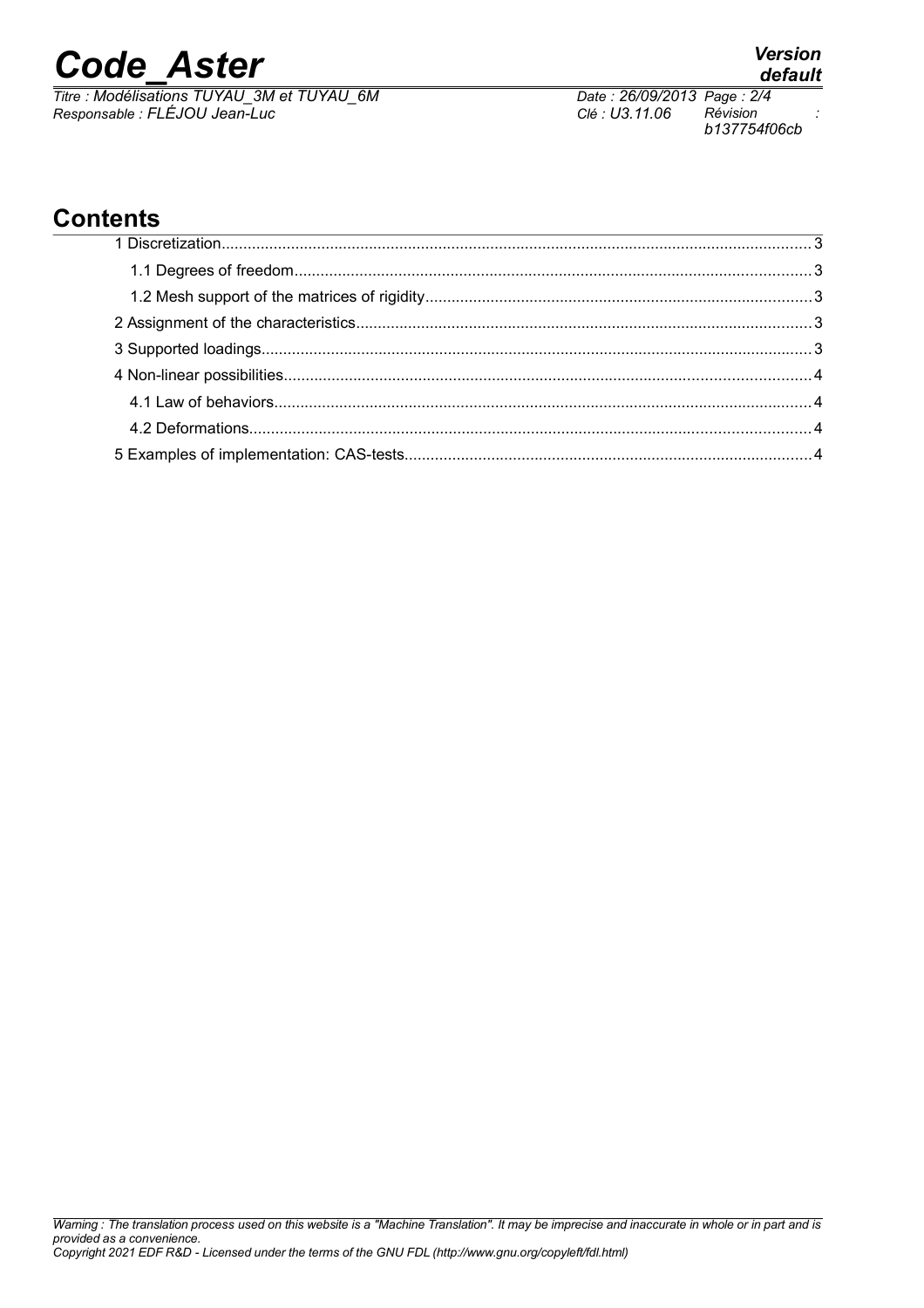# *Code\_Aster Version*

*Titre : Modélisations TUYAU\_3M et TUYAU\_6M Date : 26/09/2013 Page : 3/4 Responsable : FLÉJOU Jean-Luc Clé : U3.11.06 Révision :*

### **1 Discretization**

#### **1.1 Degrees of freedom**

The degrees of freedom are, in each node of the mesh support:

- six components of displacement of average fibre (three translations and three rotations),
- three degrees of freedom corresponding to modes 0 and 1,
- for each mode of Fourier 6 degrees of freedom ( *U* corresponds to warping, *V* with orthoradial displacement, *W* with radial displacement).

| <b>Finite element</b> |     |                 |     |                 | Degrees of freedom (with each node top) |                 | <b>Remarks</b> |
|-----------------------|-----|-----------------|-----|-----------------|-----------------------------------------|-----------------|----------------|
| TUYAU 3M              | DX  | DY              | DZ  | <b>DRX</b>      | DRY                                     | DRZ             |                |
|                       |     |                 |     |                 | MARTINI                                 |                 |                |
|                       | W0  | WI1             | WO1 |                 |                                         |                 |                |
|                       | UI2 | VI <sub>2</sub> | WI2 | UO <sub>2</sub> | VO <sub>2</sub>                         | WO <sub>2</sub> | mode 2         |
|                       | UI3 | VI3             | WI3 | UO3             | VO3                                     | WO3             | mode 3         |
| 6М<br>TUYAU           | DX  | DY              | DZ  | <b>DRX</b>      | <b>DRY</b>                              | <b>DRZ</b>      |                |
|                       |     |                 |     |                 | MARTINI                                 |                 |                |
|                       | W0  | WI1             | WO1 |                 |                                         |                 |                |
|                       | UI2 | VI <sub>2</sub> | WI2 | UO <sub>2</sub> | VO <sub>2</sub>                         | WO <sub>2</sub> | mode 2         |
|                       | UI3 | VI3             | WI3 | UO3             | VO3                                     | WO3             | mode 3         |
|                       | UI4 | VI4             | WI4 | UO4             | VO4                                     | WO4             | mode 4         |
|                       | UI5 | VI5             | WI5 | UO <sub>5</sub> | VO <sub>5</sub>                         | WO <sub>5</sub> | mode 5         |
|                       | UI6 | VI6             | WI6 | UO6             | VO <sub>6</sub>                         | WO6             | mode 6         |

#### **1.2 Mesh support of the matrices of rigidity**

The meshs support of the finite elements, in displacement formulation, are segments with 3 or 4 nodes.

| <b>Modeling</b> | Mesh | <b>Finite element</b> | <b>Remarks</b> |
|-----------------|------|-----------------------|----------------|
| TUYAU 3M        | SEG3 | MET3SEG3              |                |
|                 | SEG4 | MET3SEG4              |                |
| TUYAU 6M        | SEG3 | MET6SEG3              |                |

# **2 Assignment of the characteristics**

For these elements of structures 1D, it is necessary to affect geometrical characteristics which are complementary to the data of grid. The definition of these data is carried out with the order AFFE\_CARA\_ELEM associated with the keywords following factors:

•BEAM

Allows to define and affect the characteristics of the cross section.

Supported modelings: TUYAU\_3M, TUYAU\_6M

•ORIENTATION

Allows to define and affect a generator.

Supported modelings: TUYAU\_3M, TUYAU\_6M

•SOLID MASS

Optional, allows to only in the case of define and affect a direction of growth (necessary a law of behavior ASSE\_COMBU).

Supported modelings: TUYAU\_3M, TUYAU\_6M

# **3 Supported loadings**

The loadings available are the following:

- •'FORCE\_POUTRE'
	- Allows to apply linear forces

*Copyright 2021 EDF R&D - Licensed under the terms of the GNU FDL (http://www.gnu.org/copyleft/fdl.html)*

*Warning : The translation process used on this website is a "Machine Translation". It may be imprecise and inaccurate in whole or in part and is provided as a convenience.*